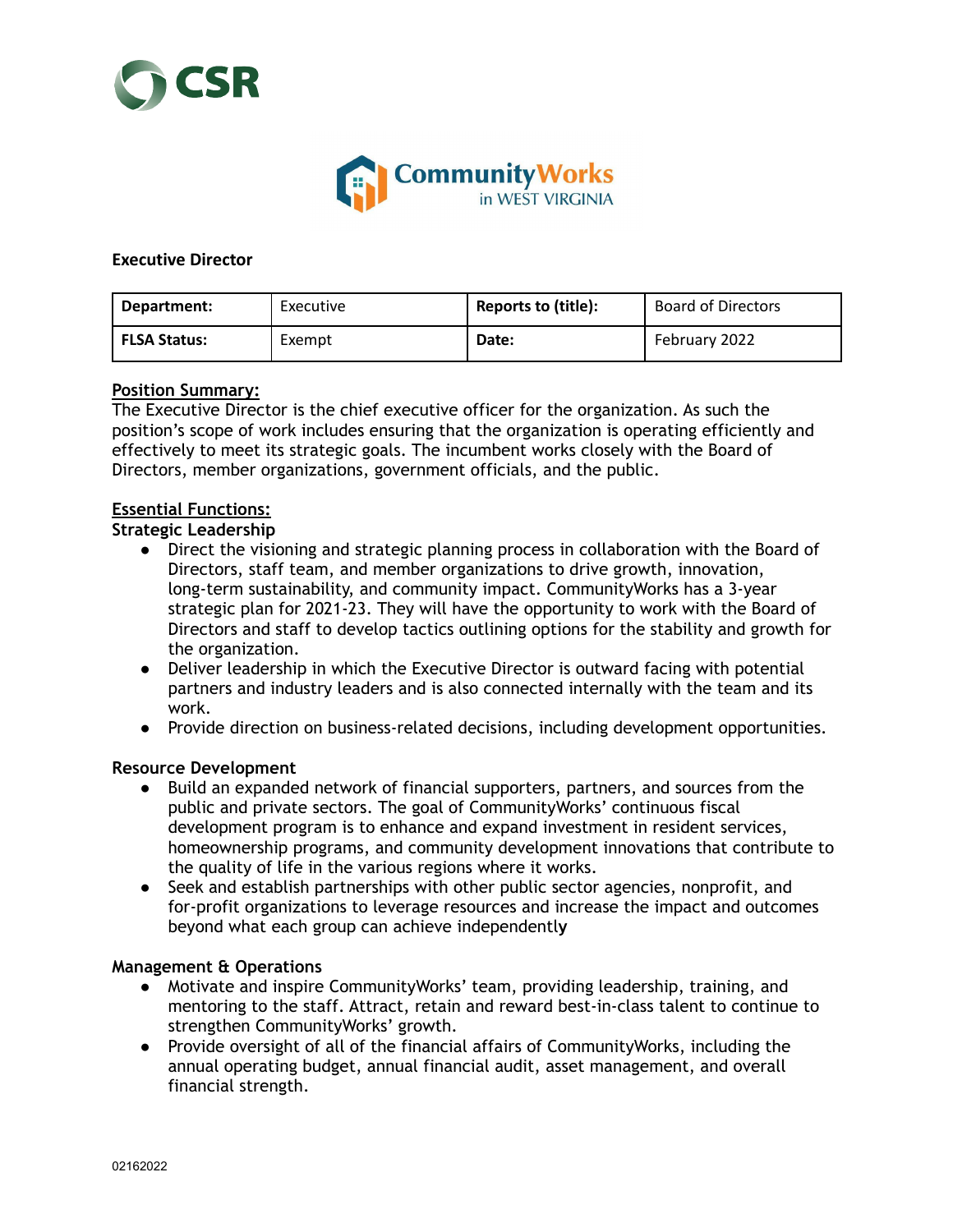

- Operate in an environment of transparency, both internally and externally, and inspire participation and cooperation.
- Encourage and foster collaboration across the organization that results in improved individual and organizational performance.
- Facilitate the investment in and use of technologies to advance the resident outcomes and job satisfaction of the staff.
- Overseeing building maintenance on the office and the Homeownership Center, and management of REO properties.
- Adopt and promote best practices in all areas of organizational operations

# **Community Advocacy**

- Continue to develop and sustain a substantive and visible presence in the affordable housing, real estate (including retail and commercial), and community development industries at the local and state levels to bring credibility, contacts, and business opportunities to CommunityWorks.
- Develop relationships with local, state, and federal government leaders, and elected officials to influence and stay ahead of policy changes that impact the affordable housing industry and the residents it serves, forging strategic pathways for CommunityWorks to continue strong development activity within the context of industry shifts.

# **KNOWLEDGE, SKILLS, and ABILITIES:**

- Strategic thinker with an entrepreneurial spirit, capable of moving a small organization to new levels.
- Strong verbal, written and interpersonal communication skills, strong facilitation skills and strong conflict resolution skills.
- Knowledge and background in best practices in nonprofit management and governance.
- Experience in community redevelopment, lending and/or realty in the affordable housing sector is strongly preferred.
- Knowledge of local, state and national policies, issues and best practices regarding community redevelopment, affordable housing, and service delivery.
- Strong political acumen and negotiation skills, including ability to determine when and how to engage partners and stakeholders.
- Experience in fiscal oversight, including budgeting and analysis of financial reports.
- Knowledge of both residential and commercial mortgage lending and loan portfolio management.
- Demonstrated ability to grow capacity for and with members of an organization
- Some regional and national travel required.

# **TRAINING and EXPERIENCE**

- A bachelor's degree (master's preferred), or equivalent combination of education and work experience in the housing and community development field
- Demonstrated progressively significant experience in a senior leadership role

# **OTHER DUTIES**

Please note this job description is not designed to cover or contain a comprehensive listing of activities, duties, or responsibilities that are required of the employee for this job. Activities, duties, and responsibilities may change at any time with or without prior notice.